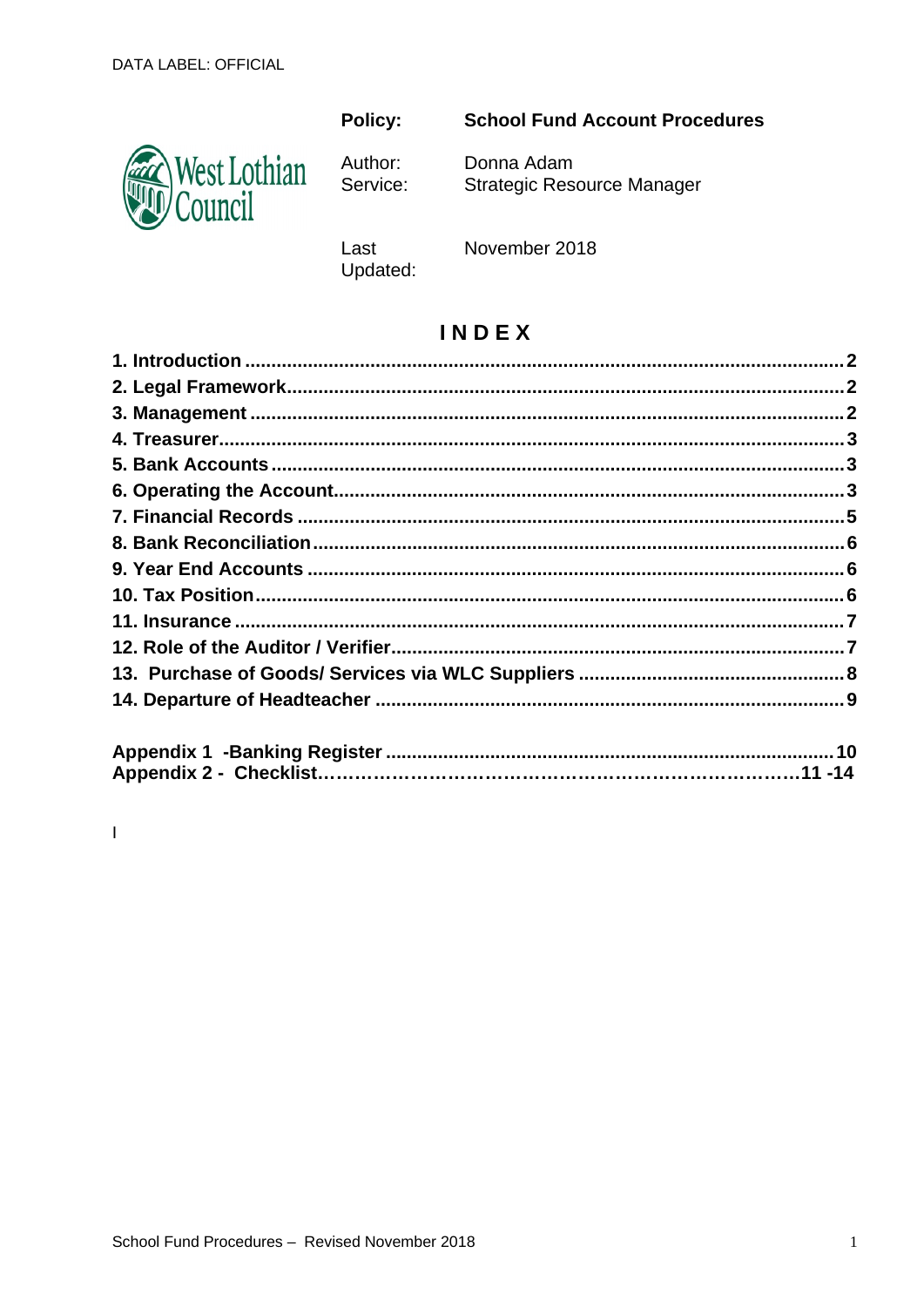### 1. Introduction

There are currently two types of income/monies received by schools which must be accounted for separately.

The first type is money received from parents/carers for school meals, school milk and bus tickets (if applicable), which are receipted into the West Lothian Council bank account.

The second type of income is all other money received by the school which referred to as '**school funds**'. Examples of money received as school funds are donations, fund raising activities (including monies raised by Parent Council and given to the school), contributions from parents towards school trips/activities, purchase of school uniform etc.

These funds are administered by the receiving school for the benefit of the school and do not come within the budget of, or under the direct administration of West Lothian Council, Education Services and are receipted into the school fund bank account. The bank account should be held with the Bank of Scotland to enable the monies to be uplifted by the cash uplift service (where applicable).

These procedures aim to support staff with the administration of school funds. All Head Teachers and all staff involved in handling funds must be aware of these procedures. A copy is available to download from the Education Services section on the Council's Intranet page.

These procedures cover all activities were monies are received this includes, but is not limited to income from school fund raising e.g. school disco, sale of uniforms, dress down days, tuck shops, nursery classes and school trips. Should a school need clarification they should contact their Area Business Support Manager.

All schools must use iPayimpact (on line payment software)for receipting individual pupil funds and use FundsMaster for all other payments. FundsMaster software is the accounting package for schools to record their school fund transactions and to enable them to prepare monthly and annual accounts which must include a reconciliation with the school fund bank account.

## 2. Legal Framework

School staff, under the leadership/direction of the Head teacher act as custodians of the funds. As they do so, as employees of the council, it necessarily follows that the council is responsible ultimately for the safekeeping of such monies, and may be called upon to make good any losses that may occur.

The council is therefore entitled to audit the school fund when required and has a responsibility to ensure that adequate financial and administrative control is maintained over these funds.

### 3. Management

Whilst some work may be delegated, the Head teacher is ultimately responsible for the maintenance of proper accounting records, presentation of accounts and ensuring proper use of school fund account(s).

To safeguard the interests of individual staff a School Fund committee **MUST** be formed to authorise expenditure from the school fund and a treasurer appointed.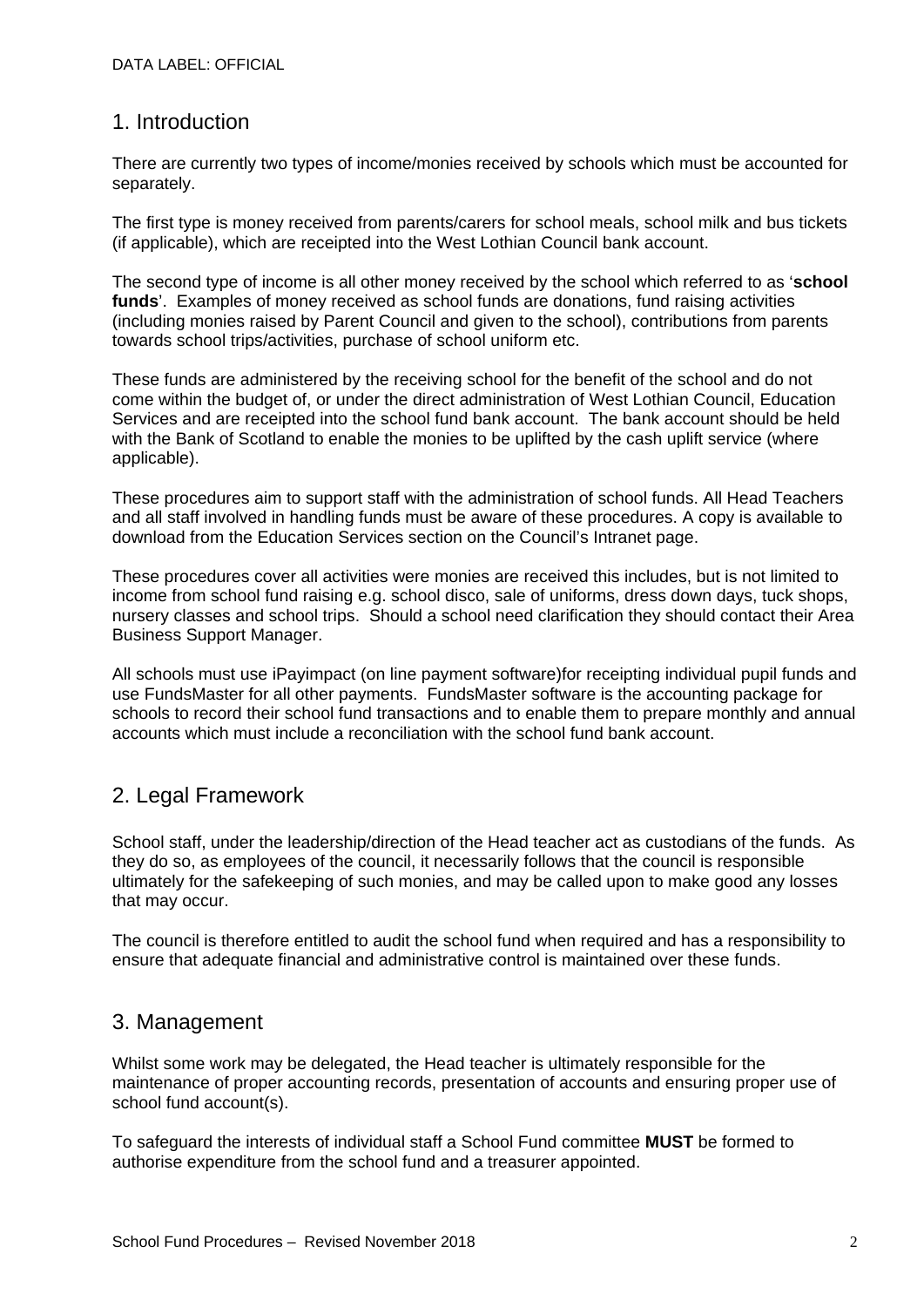Action notes from the meetings should be kept to provide a record of decisions and to provide continuity in knowledge of the administration of the fund as staff changes take place. The Head Teacher should share spending plans for the School Fund monies with their Parent Council on a termly basis.

**Annual financial statements MUST be prepared and audited / verified; the audit/verification should be undertaken by a person independent of the School Fund e.g. Area School Business Manager, Administrator from another school, experienced parent or an external auditor (paid for by the school). Further audits of school funds may be undertaken by the council's Internal Audit Section.** 

### 4. Treasurer

The treasurer (usually a member of school office staff) is responsible for the safe custody of the funds, the proper accounting of receipts and payments, reporting to the committee as required on matters related to the funds, and the preparation of the annual accounts.

To safeguard his/her own interests a treasurer leaving office should arrange for the accounts to be prepared locally and verified/audited at that date. The treasurer should also obtain certification from the incoming treasurer (or from the committee) of the amount of cash and bank balances being handed over.

### 5. Bank Account

A single school fund account must be held with the same bank as the Council which is currently the **Bank of Scotland** to enable the school to use the cash uplift service (where appropriate).

The account should be in the name of the School Fund (e.g. Bathgate Primary School Fund). The account must have a minimum of three signatories including the Head teacher. Cheques / other banking instructions should require two of these signatures. Schools should ensure that any account set up pays interest on accrued balances. Schools should ensure that interest is paid gross of tax.

#### **The bank account (other than the Imprest account) must be accounted for through FundsMaster.**

### 6. Operating the Account

The school should obtain a cheque book, a bank pay-in book (if not contained in the cheque books). These should be kept in the school safe.

School fund cash must be kept separate from other funds e.g. WLC imprest cash or school meal money. The cash box(es) should be held in the safe and the keys to cash box/ safe should only accessed by a limited number of nominated staff and held securely.

#### **Payments:**

Where possible, the school should make payments by cheque rather than cash or ideally via digital banking. This provides a record of the transaction on the bank statement. Details of the amount and payee should be written on the cheque book stub.

Staff must never sign a blank cheque. They must ensure that the cheque is fully completed with the date, the payee and the amount in words and figures. If it is a payment to a supplier for goods, you must have an invoice at the time you write the cheque.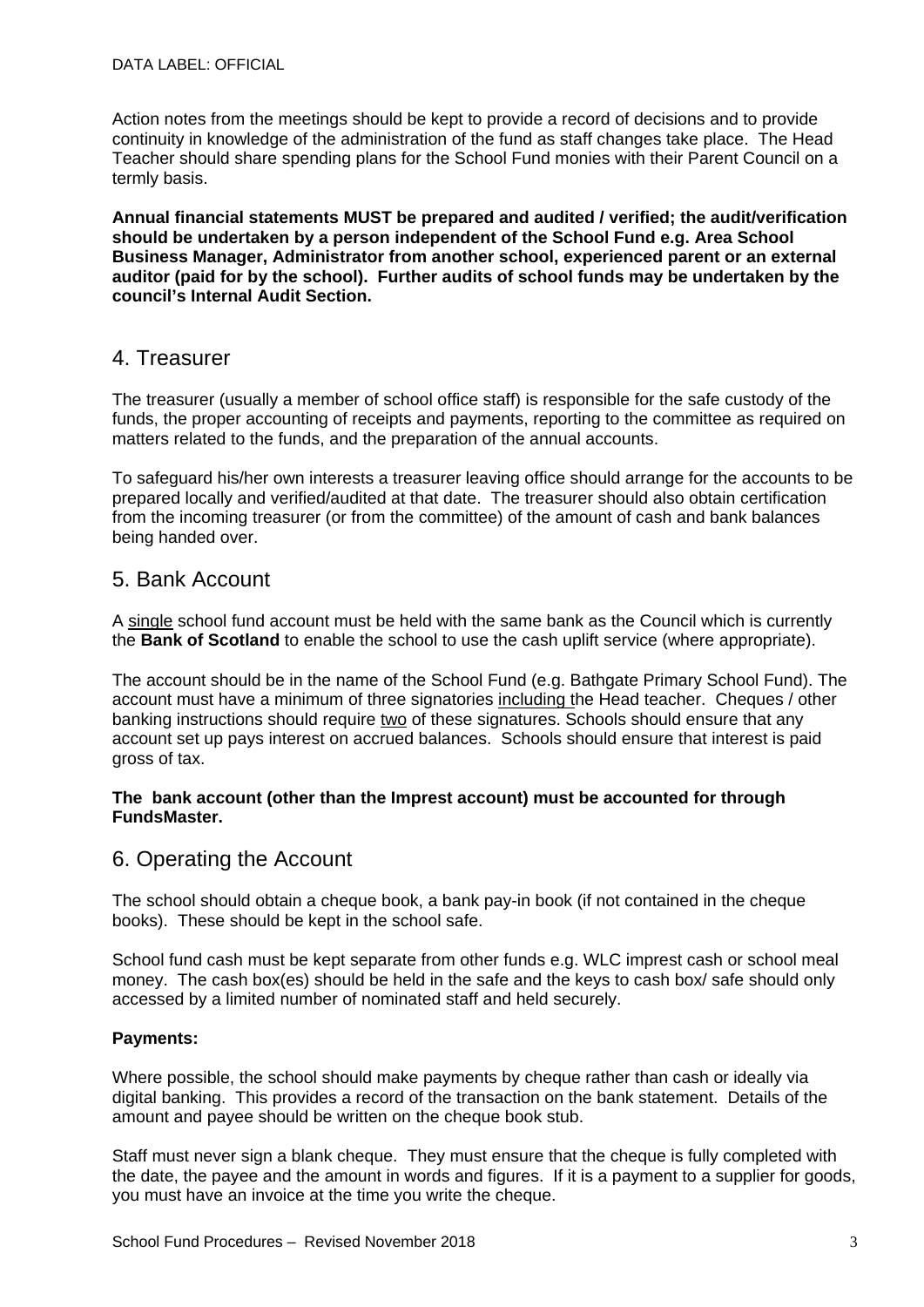If one cheque signatory is going out of school to make a purchase, then the other signatory should complete the date and payee before signing the cheque. A receipt must be obtained for the purchase. Both cheque signatories are jointly responsible for the cheques that they write.

If you have to cancel a cheque (e.g. because of a mistake when writing it out) you should write the word 'CANCELLED' on it in large letters. Cancelled cheques should be stapled within the cheque book.

#### **Income:**

Where ever possible schools should encourage parents/carers to make payments on line using Ipayimpact, thus reducing risk to pupils and staff in handling cash.

All cash money must be recorded/receipted by the staff in the school office. Money may be collected by teaching or support staff in the classroom, but the money must be taken to the school office on a daily basis with a completed record with the pupil's name and details of the deposit.

Where sealed envelopes are used by a school they are to be taken to the school office on a daily where they will be opened, wherever possible by two staff, and details then entered into iPayimpact for the individual pupils.

If there is a discrepancy between the details on the envelope and the money inside the envelope the parent/carer is to be contacted immediately. Only the value of the actual money received is to be entered into iPayimpact. *Reminder for primary schools: keep school fund income separate from Council income – the envelope may contain payment for a trip and meals at the same time.* 

Where individual pupil payment need to be identifiable, then the money must be receipted in the iPayimpact pupil account. If an email address is recorded for the parent an email receipt should be sent immediately from iPayimpact .

If a paper receipt is requested it can be printed then or any time later. All individual payments are recorded against the pupil and can be reported upon within the financial year.

Activities such as 'Dress down day' where pupils would take their £1 coin to class can be marked off as normal, with the bulk money coming to the school office to be recorded in bulk directly into FundsMaster, not on individual pupil accounts in iPayimpact.

Where income is paid into the account via FundsMaster, a duplicate receipt should be used. The top copy should be issued to the depositor and the bottom copy retained.

Reports are run from iPayimpact when banking and the collated report for school funds is input into FundsMaster

For primary schools a separate iPayimpact report is run for milk and meal money paid directly to the school and is used to balance the banking into the council bank account.

Money paid into the school bank account through online banking should be reconciled with iPayimpact reports weekly with details entered into FundsMaster. (Money paid online for meals and milk will be direct credited into the Council bank account and therefore no reconciliation is required from the school).

All income should be banked intact and timeously at least on a weekly basis, if no cash uplift service is available.

The money should be placed in a secure bag or wallet and then sealed. The money should be checked by staff prior to the bag being sealed. This should be evidenced in a banking register or similar record by the initials of both staff members. There should also be a record in the **Banking**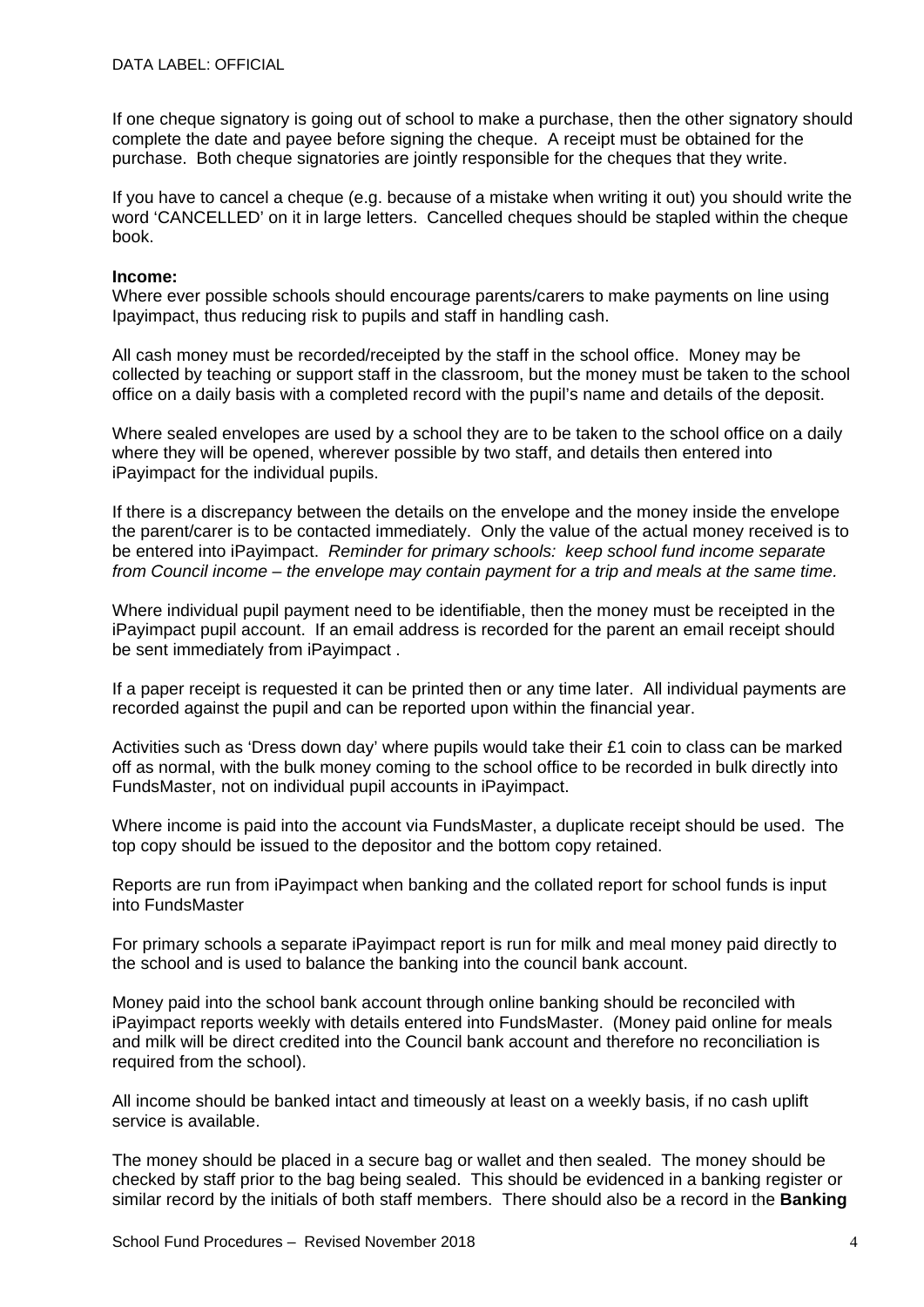**Register** - **Appendix 1,** of who has uplifted the money for banking (cash uplift service provider, FMA, School staff).

*If the accumulated sum of the School Fund/s exceeds £15,000 (primary)/£40,000 (secondary) at the end of the school fund year, this should be reported to the Area Business Support Manager*. This should be tracked on a monthly basis thereafter until the level of the account drops below the trigger value. Schools may achieve these figures as part of supported projects or residential ventures and it is important that the good practice in reporting supports Head teachers in the audit process.

The school fund must be an agenda item for discussion on a termly basis between the Headteacher/ABSM and spending plans agreed with the Parent Council.

#### **School Meals**

#### *Secondary Schools*:

Parents should be encouraged to pay on line (this way children are not carrying cash around the school and potentially at risk of losing it or having it taken from them). This also reduces the amount of cash handling in the school. **As iPayimpact is linked to SEEMiS all pupils entitled to a free school meal will automatically have credits applied to their accounts.**

#### *Primary Schools:*

In primary schools meals are ordered/recorded in the classroom but through iPayimpact. The orders for the class areplaced directly into the software package. Those parents who have gone on line and pre ordered their child's meal will already have their choice showing for their child. The other children will request as normal and have their choices ticked. Coloured bands/trays will be given out as per the usual practise in the school.

All school meal monies must now be forwarded to the school office and not taken by catering/kitchen staff.

#### **As iPayimpact is linked to SEEMiS all pupils entitled to a free school meal will automatically have credits applied to their accounts.**

In iPayimpact pupils have individual accounts and can carry credit for school meals, parents therefore can now pay on line in larger amounts.

As the cash received and the meals ordered will not necessarily match, if ever, there is no requirement to do the meal reconciliation sheet each day. Council central staff are able to run their own reports from iPayimpact detailing the meals ordered from every school.

#### **Following input of the daily income a report is to be run in iPayimpact listing pupils who have ordered meals and do not have sufficient credit to cover the costs. As per current practise parents are to be immediately contacted to recover the debt.**

At a time agreed with the catering kitchen the administration staff will daily run off a central report for the school from iPayimpact detailing the total numbers for each meal choice.

### 7. Financial Records

All schools must use the most up to date version of FundsMaster software, currently version 3.1, by Carn software. All schools are to upkeep support payments so when a new version is introduced all schools move to it and uniformity is maintained.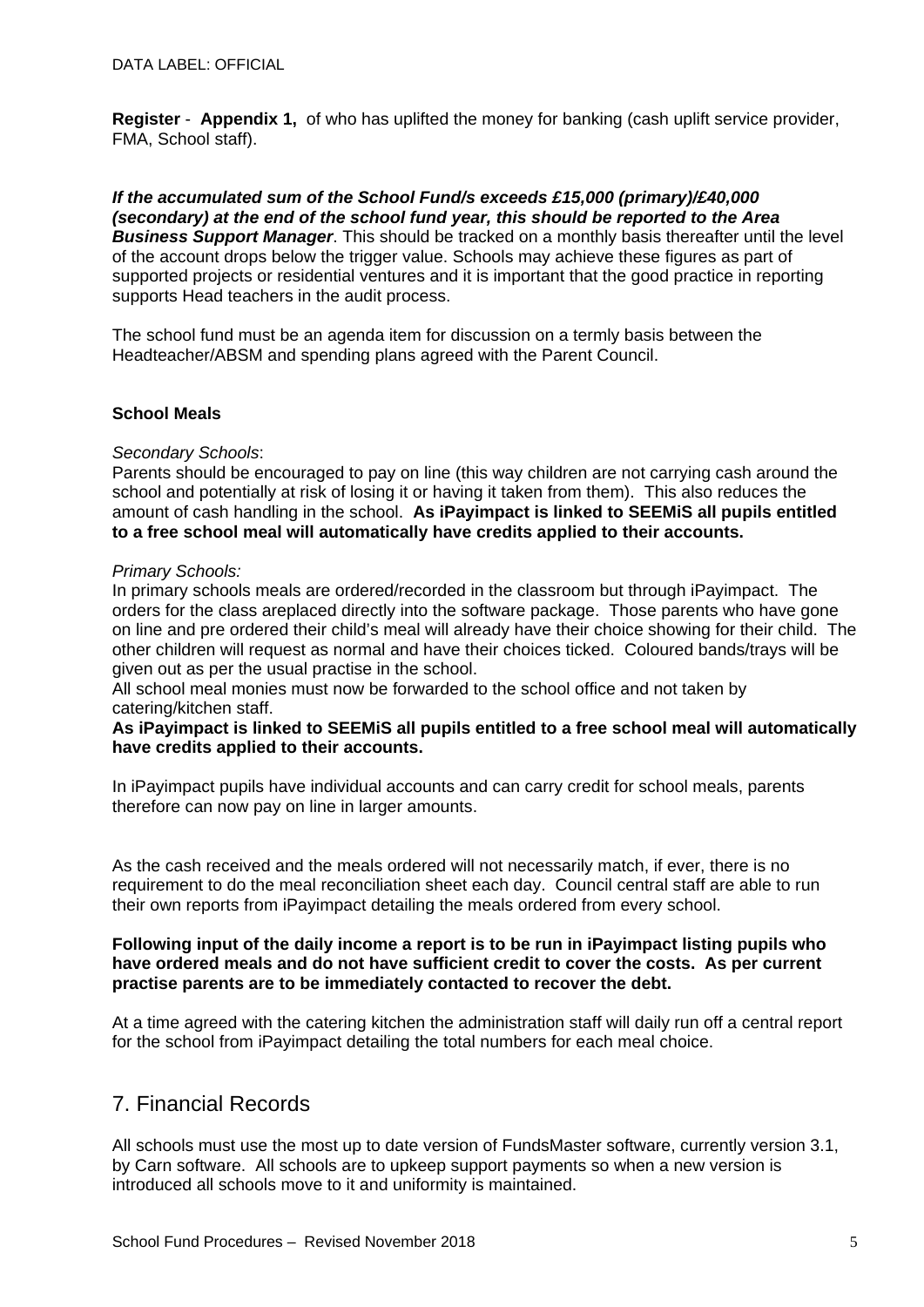Detailed financial records must be kept of all transactions within the fund.

An invoice or receipt must be obtained as evidence of all expenditure transactions - cash or cheque and cross referenced to accounting records.

All receipts invoices, cheque stubs, bank statements and financial/trading statements must be retained for **six** financial years, plus the current year for audit purposes.

Bank statements are to be requested from the bank on the last day of each calendar month. The statement should be scrutinised for the following:

- Accuracy of entries –check each entry on the bank statement against the deposit and cheque books.
- Direct debit, direct credit and standing orders check these are valid.
- Interest received.
- Bank charges check these are appropriate with the bank.

Any item not detailed in FundsMaster will need to be updated before undertaking the bank reconciliation.

### 8. Bank Reconciliation

It is important that a **reconciliation** of the bank statement with FundsMaster is undertaken each calendar month and a record of this is kept.

You should be aware that deposits may take a day or two to appear on the bank statement whilst cheque payments may not appear on bank statements for several weeks. These timing differences should be reflected on the reconciliation statement.

Where possible a person independent of the daily control of the account should perform reconciliations between accounting records and bank statements on a monthly basis with all discrepancies investigated. This ensures the monies are independently monitored and any errors are timeously corrected.

The Head Teacher is to sign each monthly FundsMaster bank reconciliation statement and the ABSM is to check monthly that the procedures are being followed.

### 9. Year End Accounts

At the end of each school session the end of year procedures on FundsMaster are to be completed and the following reports produced: Opening bank statement, closing bank statement, Balance Sheet, Year End School Funds Statement and the final month's Bank Reconciliation. These three reports, the two bank statement and the signed audit/verification statement are to be scanned and forwarded by email to the **Resources Team based in Education HQ, Civic Centre by 31 October each year (www.ipay-fundsmaster@westlothian.gov.uk).** 

### 10. Tax Position

In general, the school fund **does not** required to be registered for VAT .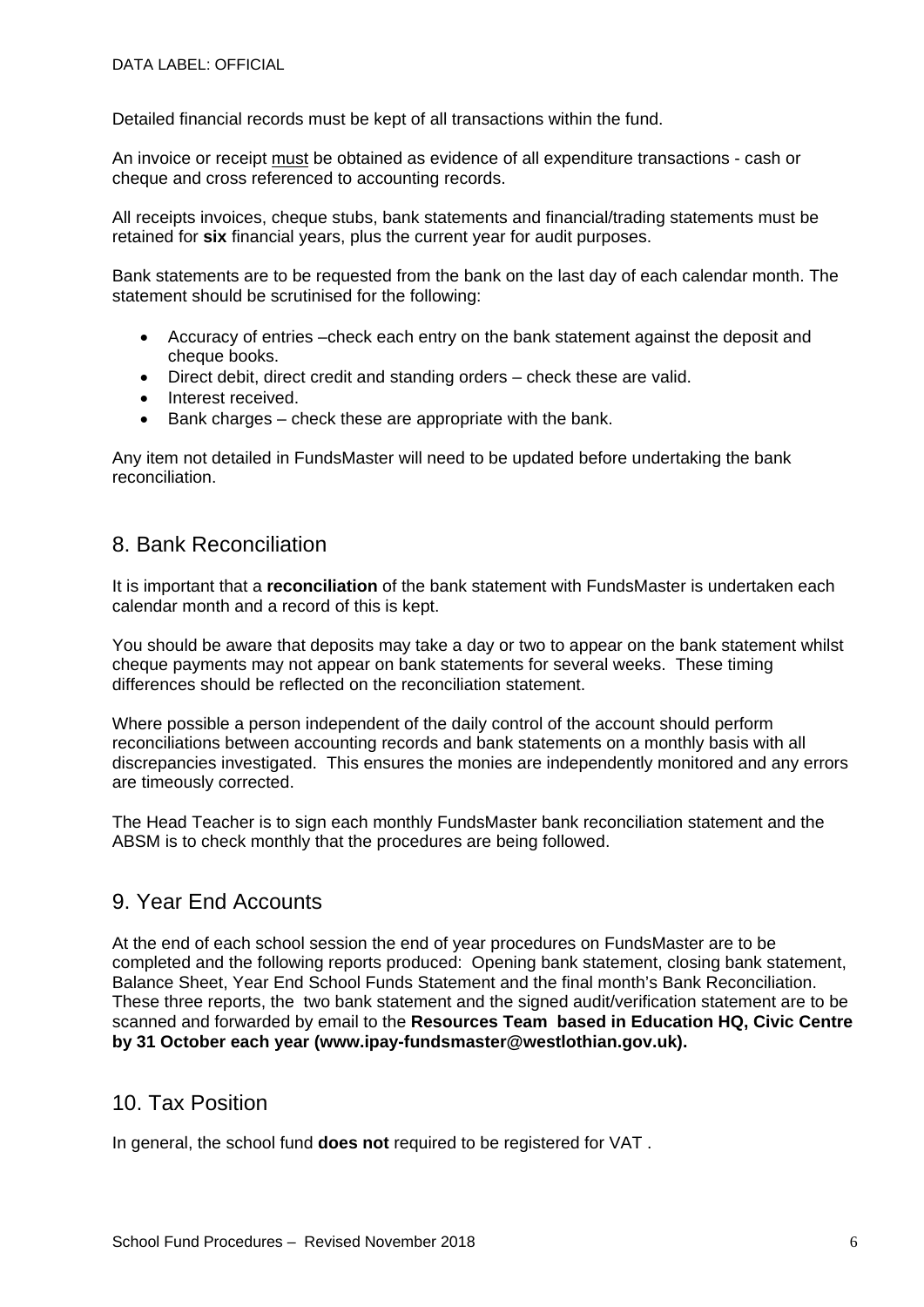### 11. Insurance

The council insurance policy applies to money that is the property of the council or for which it is legally liable. For schools, the school is part of the council so school fund money is covered subject to the policy terms and conditions.

However any Parent Teacher Association would be treated as a separate organisation and require its own insurance. Council staff should not be a signatory on a PTA or Parent Council bank account.

Under the terms of the council policy: The school is responsible for all losses below £1,000.

Losses from safes are not covered if the keys or the combination code is left on the premises whilst the establishment is closed for business.

Money must be kept in a safe suitable for the amount held whilst the premises are closed for business. Schools should have Secureline safes and must not hold more than £3,000 (£10K for secondary) overnight.

If staff take money to the bank they should vary the time and route and not more than £2,500 should be carried by a single person.

### 12. Role of the Auditor / Verifier

The auditor / verifier should be someone independent of the management of the fund, for example another suitably experienced member of the school staff or a suitably experienced parent/carer. Schools may audit another school's accounts.

The auditor / verifier must be satisfied that:

- Proper and adequately detailed records of expenditure and income have been kept and made available for the audit;
- Financial statements drawn up are in accordance with the books and papers submitted for audit.
- Satisfy him/herself that the money raised and spent by the School Fund is within the terms of the constitution, or aims and objectives (if any).

The auditor / verifier should use the school Fund Checklist - **Appendix 2** and issue a signed statement that should be kept with the financial statement to which it refers. The auditor should comment on anything that is found to be amiss as the absence of any statement is interpreted as satisfaction with the accounts.

The auditor/verifier should report any findings or recommendations for improving the book-keeping to the Head teacher.

Any financial discrepancies should be reported to the Head teacher, and WLC Internal Audit if considered serious.

It may not always be possible to get a suitably qualified volunteer to audit the school fund and as such a small gift (see clause 13.3 below) from the school funds may be purchased.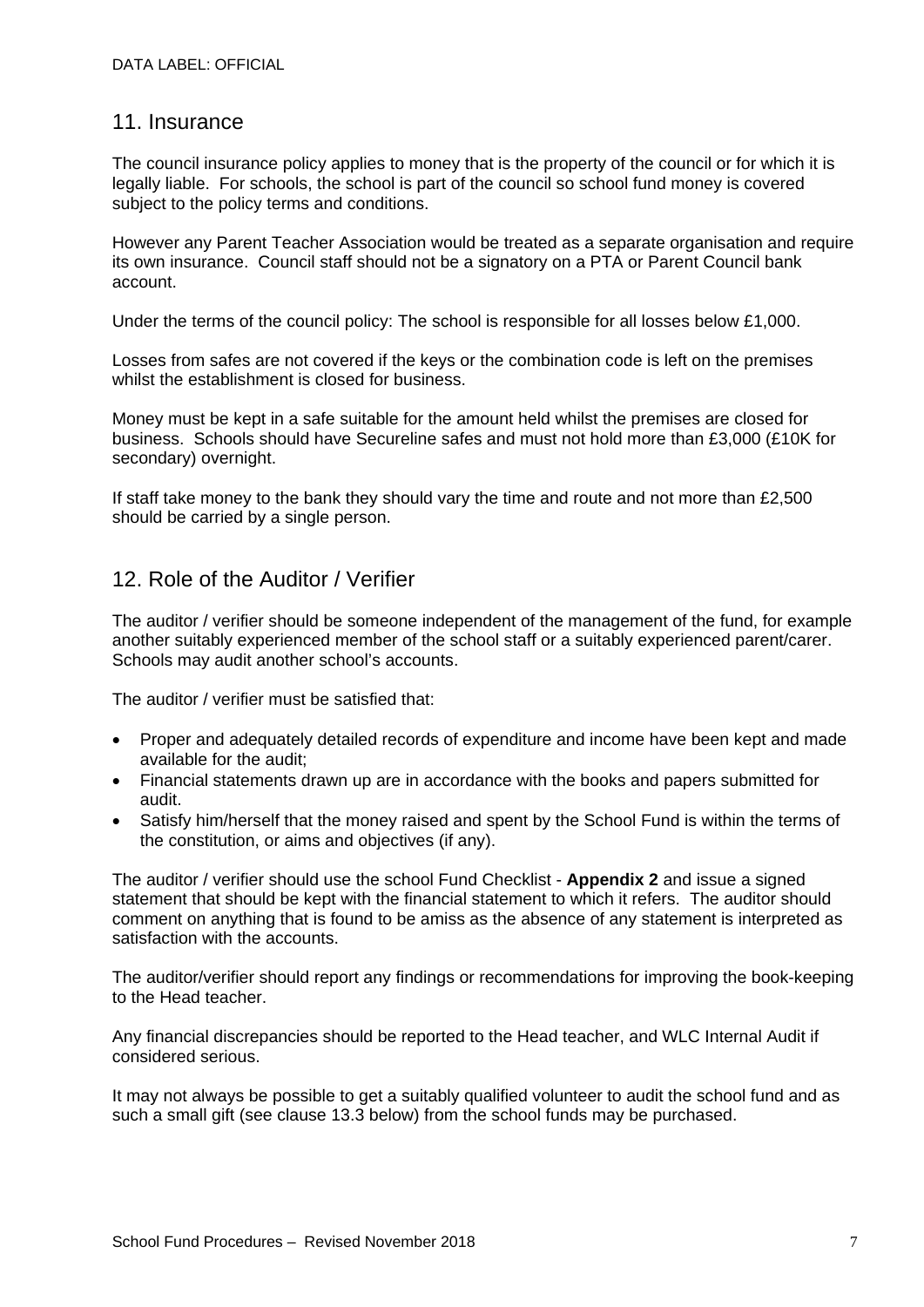#### *An example of the auditor's statement:*

"I have audited/verified to the best of my knowledge that the Balance Sheet of the School Fund in respect of year ended 201X and the Statement of Funds as at that date, and from the books and papers submitted for audit/verification and from explanations given, and I certify that the foregoing accounts are in accordance therewith."

### 13. Purchase of Goods/ Services via WLC Suppliers/ PECOS

#### 13.1 PECOS

Items which are used by the school in pursuit of the education of its pupils, may be purchased from West Lothian Council suppliers via PECOS. This enables schools to benefit from preferred contract rates and to take advantage of the VAT position of the authority.

When a payment is processed locally by a school via PECOS, copy details must be sent to the Education Services finance team within Civic Centre, Livingston, accompanied by a cheque reimbursement equivalent to the invoice total, net of VAT.

Schools should ensure the purchases of items such as PCs, laptops, health and safety equipment etc are made via WLC suppliers to ensure they are supported by corporate IT and meet other relevant corporate policies.

#### 13.2 Purchases from Non PECOS Suppliers

Purchases can be made from non PECOS suppliers using the school fund if required. However, the school will NOT be able to re-claim the VAT on such purchases and should follow council procurement procedures as per any other purchase.

#### 13.3 Personal Purchases

Personal purchases **cannot** be made through the school fund. The only exception is portable musical instruments that may be purchased on behalf of pupils.

Head teachers may decide to purchase small 'gifts' where exceptional circumstances arise. These may include e.g. small flower arrangements, chocolates and ordinary bottles of wine but such gifts must not include any fortified wines or spirits (as per the HMRC guidelines). Head teachers should ensure there is an equitable approach to all stakeholders.

#### 13.4 Purchases on Behalf of Parents/Carers, Staff and Pupils

Schools may offer articles for sale through the school on behalf of commercial organisations for example books, school trips, photographs, year books, diaries and clothing. The purchase of such items must be optional.

Goods and items subject to VAT, such as school photographs, cannot be purchased through the authority's payment systems net of VAT where the goods and services are sold on to parents/carers, staff, pupils or other individuals.

School trips may only be procured through the authority's payment systems net of VAT when they are in pursuit of the education of pupils.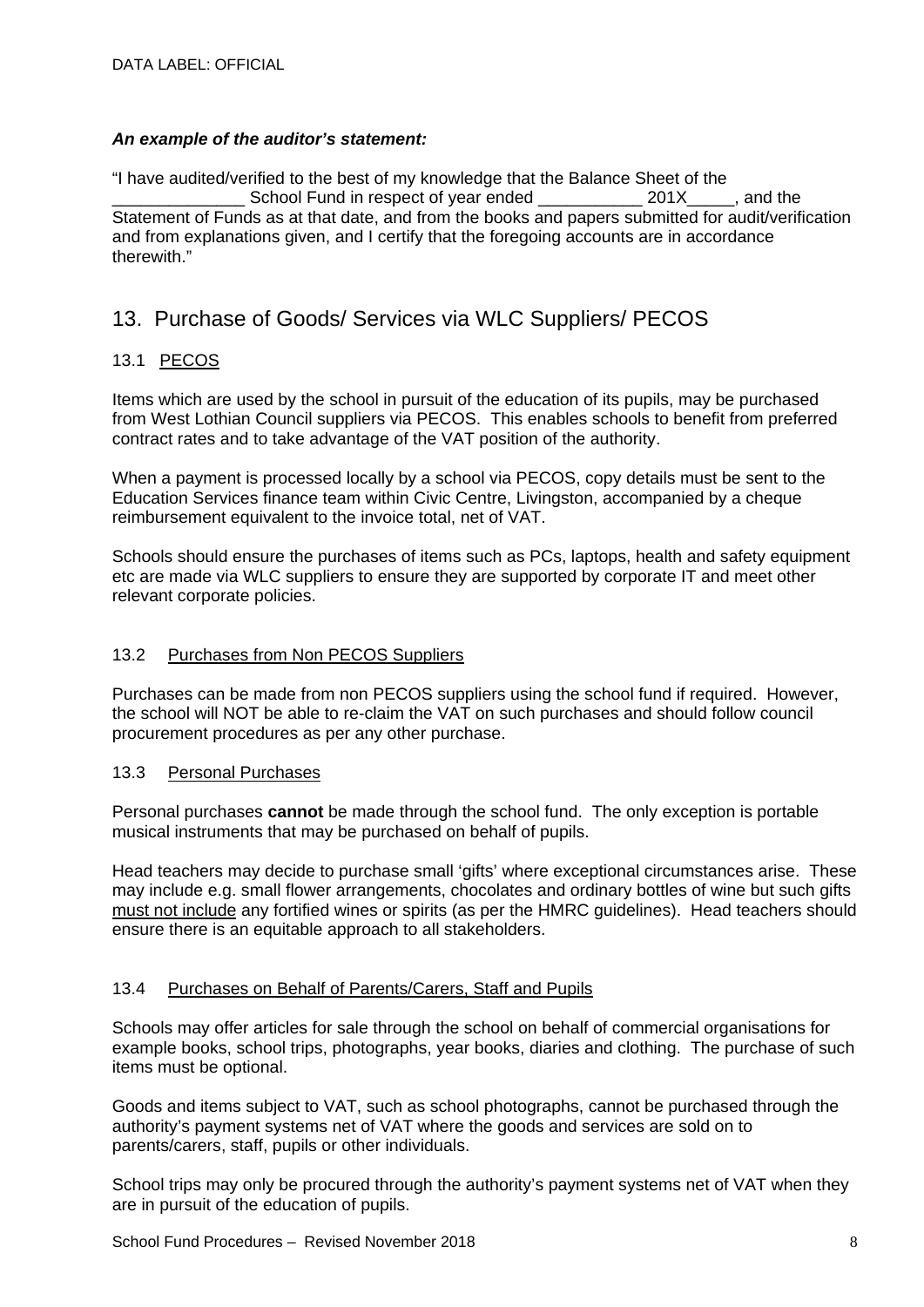#### 13.5 Donations / Fund Raising

Schools should use the school fund to record the receipt of all donations/fundraising from parents and parental bodies including Parent Councils, PTA etc.

### 14. Departure of Head teacher

It will be the new Head teacher, or acting Head teacher's responsibility to ensure that the full year's accounts are prepared and audited. Authorised signatory lists etc should be updated with the bank immediately.